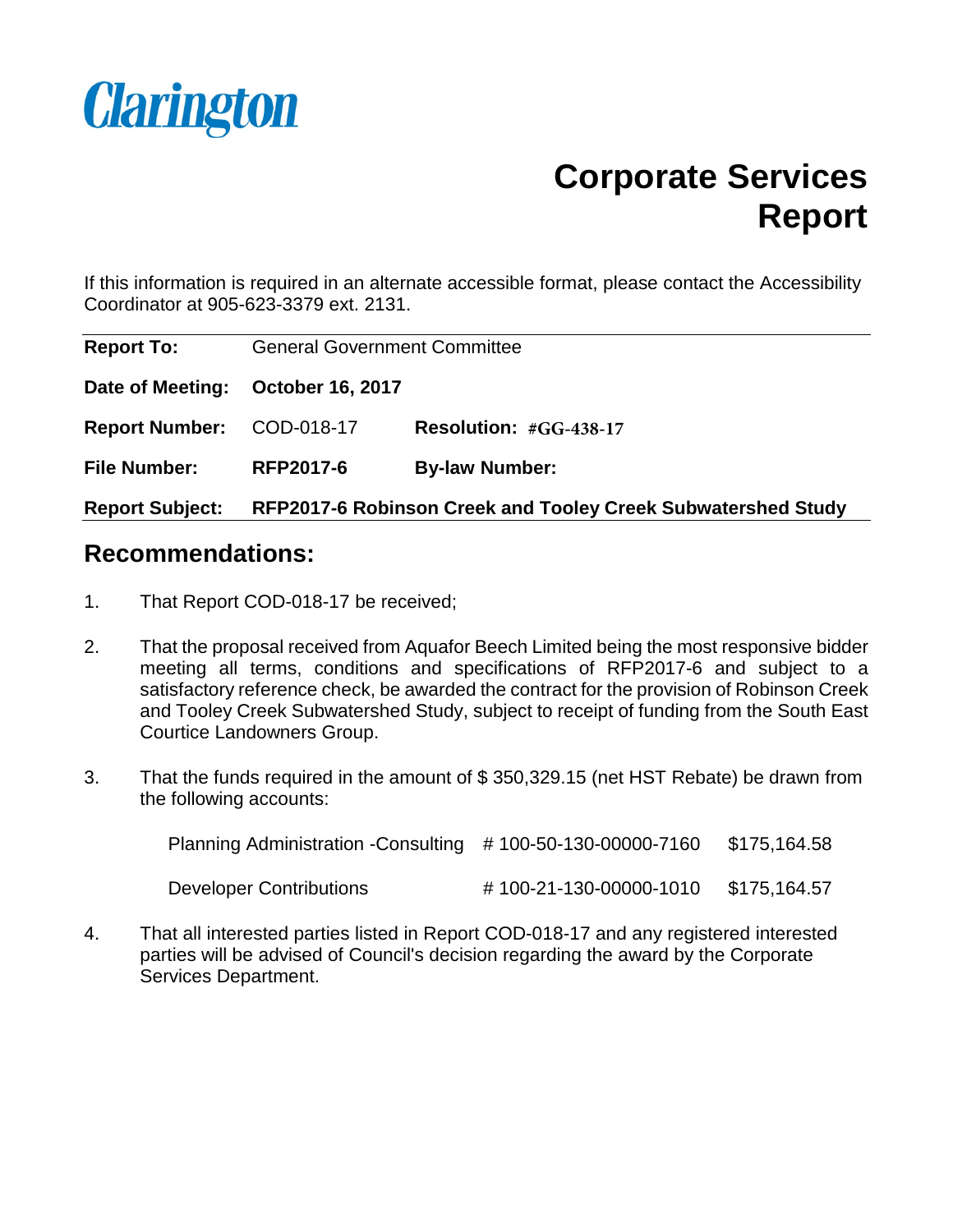## **Report Overview**

To request authorization from Council to award Request for Proposal RFP2017-6 for the provision of Robinson Creek and Tooley Creek Subwatershed Study.

## **1. Background**

A Request for Proposal (RFP) was drafted for the provision of Professional Services as required for the Subwatershed Study required for Robinson Creek and Tooley Creek as per specifications provided by the Planning Services Department.

The intent of the RFP was to secure the services of a consultant to complete the Subwatershed Studies for these areas.

RFP2017-6 was issued by the Purchasing Services Division and advertised electronically on the Municipality's website. The RFP was structured on the price-based two envelope RFP system. Notification of the availability of the document was also posted on the Ontario Public Buyer's website. Twelve (12) companies downloaded the document.

The RFP closed on Monday, August 14, 2017.

## **2. Robinson Creek and Tooley Creek Subwatershed Study Improvements**

As provided for in the Official Plan, the detailed land uses for new greenfield lands will be determined by the Secondary Planning process. However, in order to detail these land uses the Subwatershed Study must first be prepared to help balance ecological protection with land development opportunities, with the goal to protect and maintain a healthy ecosystem. The Subwatershed Study will provide detailed technical recommendations that can be implemented through the Secondary Plan.

The RFP stipulated that bidders were to provide a description of Firm/Consulting team, key qualifications, firm profile, highlight of past service and experience of team members with projects of similar size, nature and complexity and a demonstrated understanding of the Municipality's requirements.

Four (4) submissions were received by the closing date and time. See Attachment 1.

Each submission consisted of a comprehensive proposal identifying:

- Qualifications and experience
- Experience of the proponent/sub-consultants with projects of similar nature, size and complexity
- Understanding of the RFP and proposed solution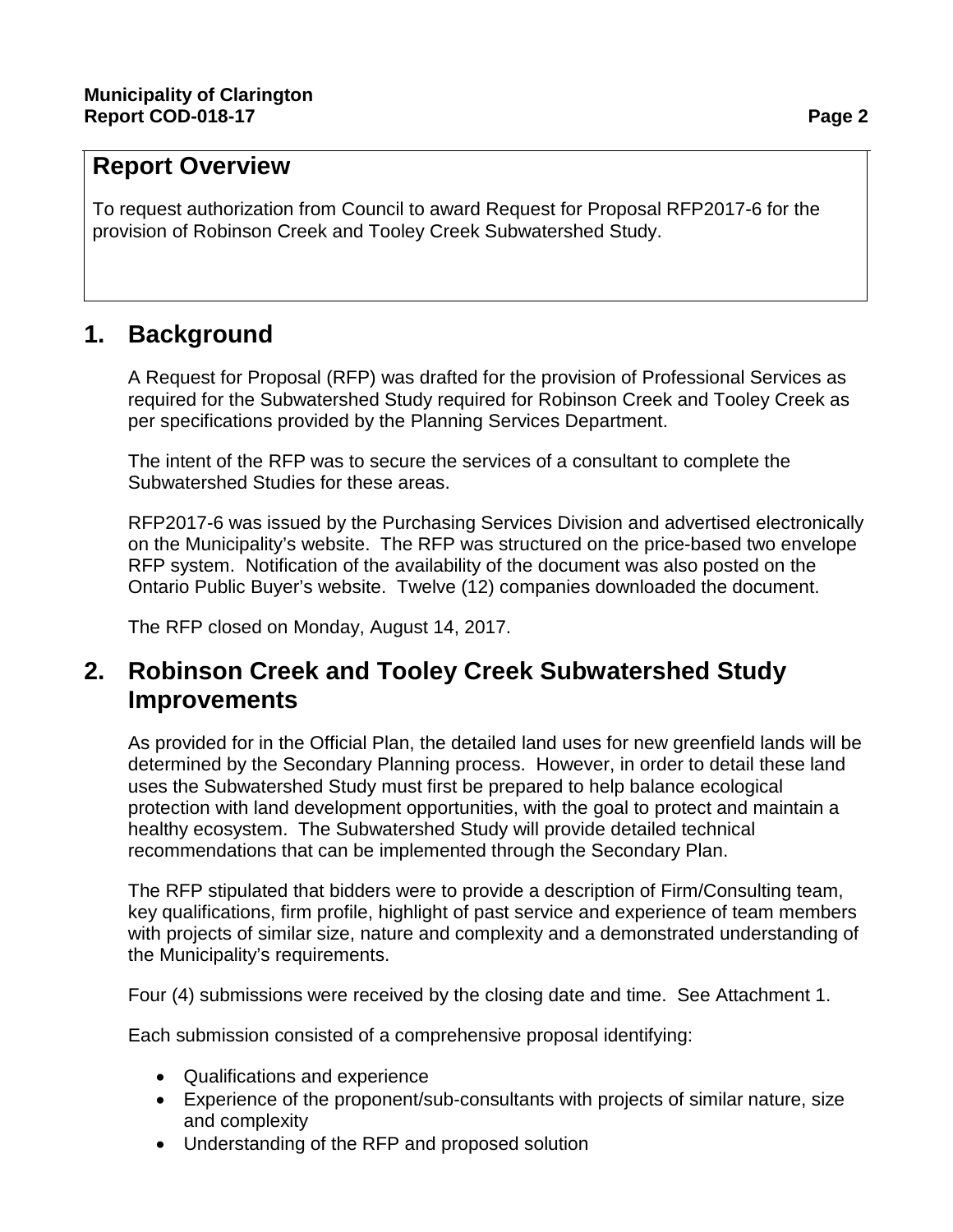- Identification of accessibility design, features and criteria and approach to methodology of project delivery
- Measures that the Proponent has in place to ensure the quality of the deliverables and that they will meet the needs of the Municipality

All four (4) submissions complied with the mandatory submission requirements and the Technical Proposals were first evaluated and scored independently in accordance with the established criteria as outlined in the RFP by an evaluation team consisting of staff from the Planning Department, Engineering Department, CLOCA and the Purchasing Services Division. The scores were then jointly reviewed and agreed upon by all members of the evaluation committee. Some of the areas on which submissions were evaluated were as follows:

- Highlights of services provided within past five (5) years only
- Allocated roles and responsibilities of team members; long timeline for scope of project and coverage for entire length is essential
- Proven excellence in this type of study
- Demonstrated understanding of the Municipality's requirements, the Project and related issues
- Demonstrated ability to carry out all aspects of the RFP
- Value-added services that support and/or enhance the scope of the services were noted and identified if they were included or available at additional cost to the **Municipality**

Upon completion of the evaluation, the evaluation team concluded that two (2) bids met the established threshold of 85% for Phase 1 and moved on to the second Phase.

It was deemed by the evaluation committee that no presentation would be required to provide further clarification regarding proposals received.

The Pricing envelope for Aquafor Beech Limited and WSP were opened and verified and in keeping with the terms of the RFP, the evaluation committee's recommendation is to award to the lowest bidder Aquafor Beech Limited subject to a satisfactory reference check.

Staff have reviewed the price submitted by Aquafor Beech Limited and found it to be reasonable.

## **3. Financial and Budget Considerations**

As Council is aware all privately initiated secondary plans, including technical studies, are to be funded 100% by the developers. In this case the Subwatershed Study includes lands within the soon to be initiated Courtice Employment Lands Secondary Plan. This Secondary Plan is to be funded 100% by the municipality.

The Council approved 2017 budget includes funding for 50% of the Robinson Creek and Tooley Creek Subwatershed Study. The other 50% is to be covered by the South East Courtice Landowners Group. The attached letter form the Group confirms their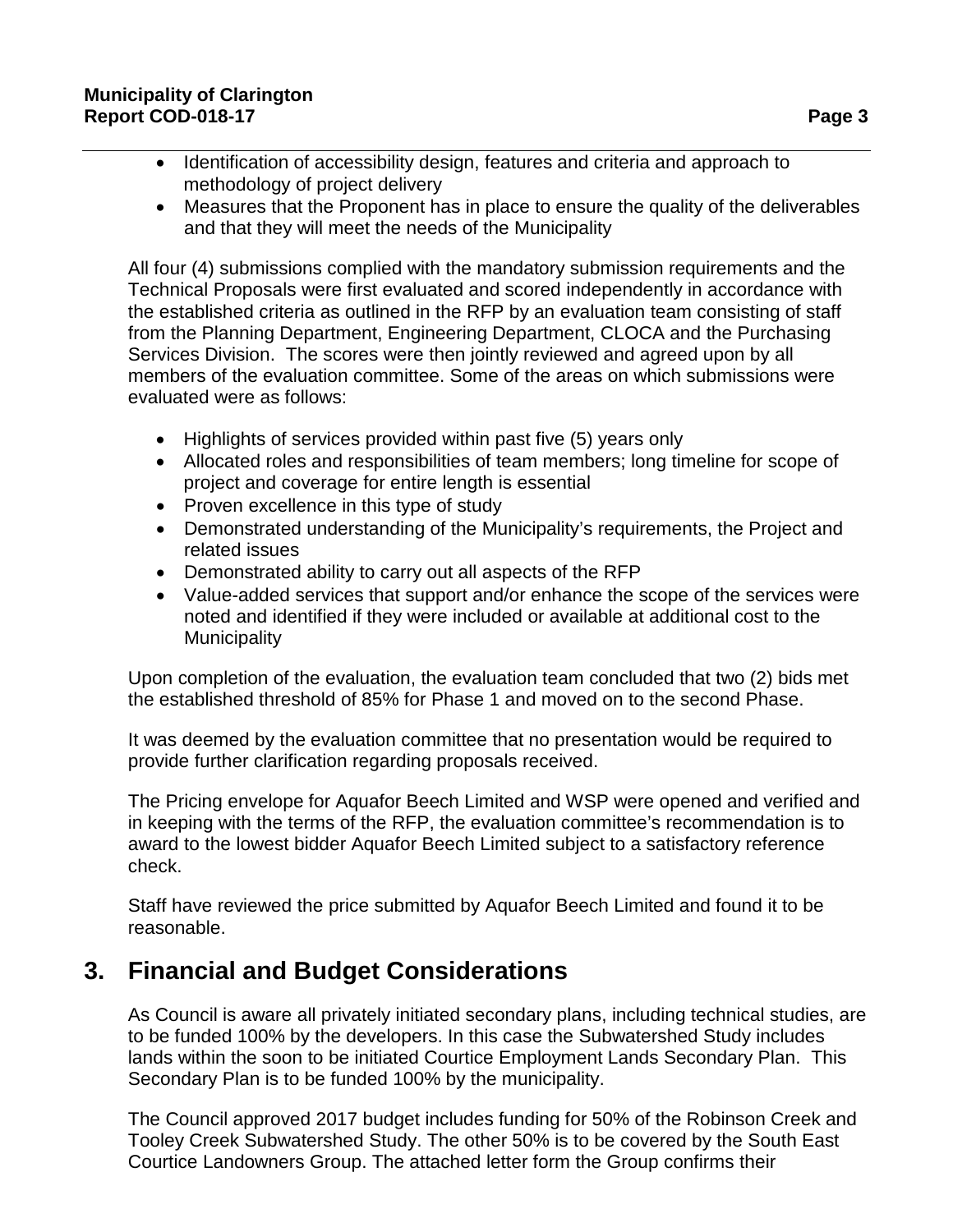#### **Municipality of Clarington Report COD-018-17 Page 4**

commitment to the funding. Once Council approves the award of the contract, the Municipality will enter into a funding agreement with the Land Owners Group. Council has already authorized the Director of Planning Services to enter into these agreements as per Council resolution PD-183-17.

That the funds required in the amount of \$ \$ 350,329.15 (net HST Rebate) be drawn from the following account:

| <b>Planning Administration -Consulting</b> | #100-50-130-00000-7160 \$175,164.58 |  |
|--------------------------------------------|-------------------------------------|--|
| Developer Contributions                    | #100-21-130-00000-1010 \$175,164.57 |  |

Queries with respect to the department needs should be referred to the Director of Planning.

## **4. Concurrence**

This report has been reviewed by the Director of Planning Services and the Director of Finance/Treasurer who concur with the recommendation.

## **5. Conclusion**

It is respectfully recommended that Aquafor Beech Limited being the bidder meeting our threshold and demonstrating the lowest price be awarded the contract for the provision of Robinson Creek and Tooley Creek Subwatershed Study Improvements as per the terms, conditions and specifications of RFP2017-6.

## **6. Strategic Plan Application**

The recommendations equitained in this report conform to the Strategic Plan.

Marie Marano, H.B. Sc., C.M.O., *Andrew Allison*, B. Comm., LLB

Submitted by: Submitted by: Submitted by: Reviewed by:

Director of Corporate Services Chief Administrative Officer

Staff Contact: David Ferguson, Purchasing Manager, 2209 or dferguson@clarington.net

List of interested parties to be notified of Council's decision is on file in the Corporate Services Department.

Attachment #1